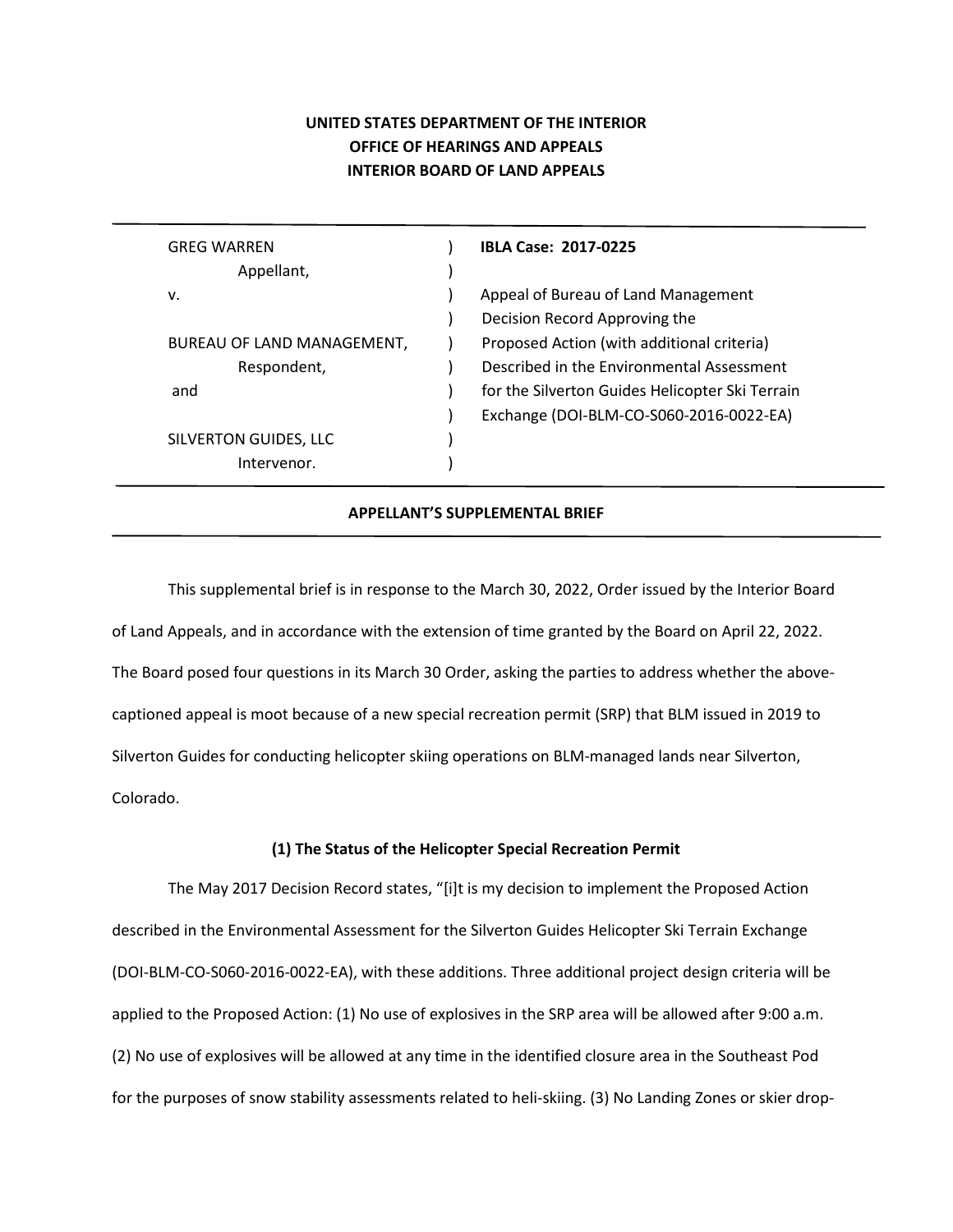offs will be allowed in the identified closure area in the Southeast pod. The Proposed Action, with the three additional project design criteria, will be implemented by the issuance of a new 5-year Special Recreation Permit (SRP) to Silverton Guides."

In December 2019, the BLM Acting Field Manager signed a DNA decision document, described as a Decision Record (DOI-BLM-CO-F070-2020-10-DNA), issuing to Silverton Guides LLC an SRP that changed the number of permitted user days and the permitting period. In the 2019 Decision Record, the Field Manager states, "[t]he Bureau of Land Management (BLM) authorizes recreation use of the public lands and related waters through the issuance of special recreation permits and recreation use permits. The BLM's authority to issue permits is described in the Federal Land Policy and Management Act of 1976 and 43 Code of Federal Regulations (CFR) 2930…

The renewal and reissuance of a five-year permit will allow Silverton Guides to continue offering a service to the public while controlling visitor use, protecting recreational and natural resources, and providing for the health and safety of visitors. It is my belief that the increase of user days from 600 to 720 is a negligible increase in impact and still covered within the previous Environmental Analysis (DOI-BLM-CO-S060-2016-0022-EA)… I have determined that the NEPA analysis in the Silverton Guides Helicopter Ski Terrain Exchange (DOI-BLM-CO-S060-2016-0022-EA) is adequate for the implementation of this Action."

The 2017 Decision Record continues to control implementation actions as described in the 2019 Determination of NEPA Adequacy (DNA) Worksheet (DOI-BLM-CO-F070-2020-0010-DNA). The DNA Worksheet states, "To reissue Silverton Guide's LLC permit for a period of five years. This permit would go into effect for the 2019-2020 season and expire at the end of the 2023-2024 season. All project design criteria would remain the same as noted in the Decision Record of the Silverton Guides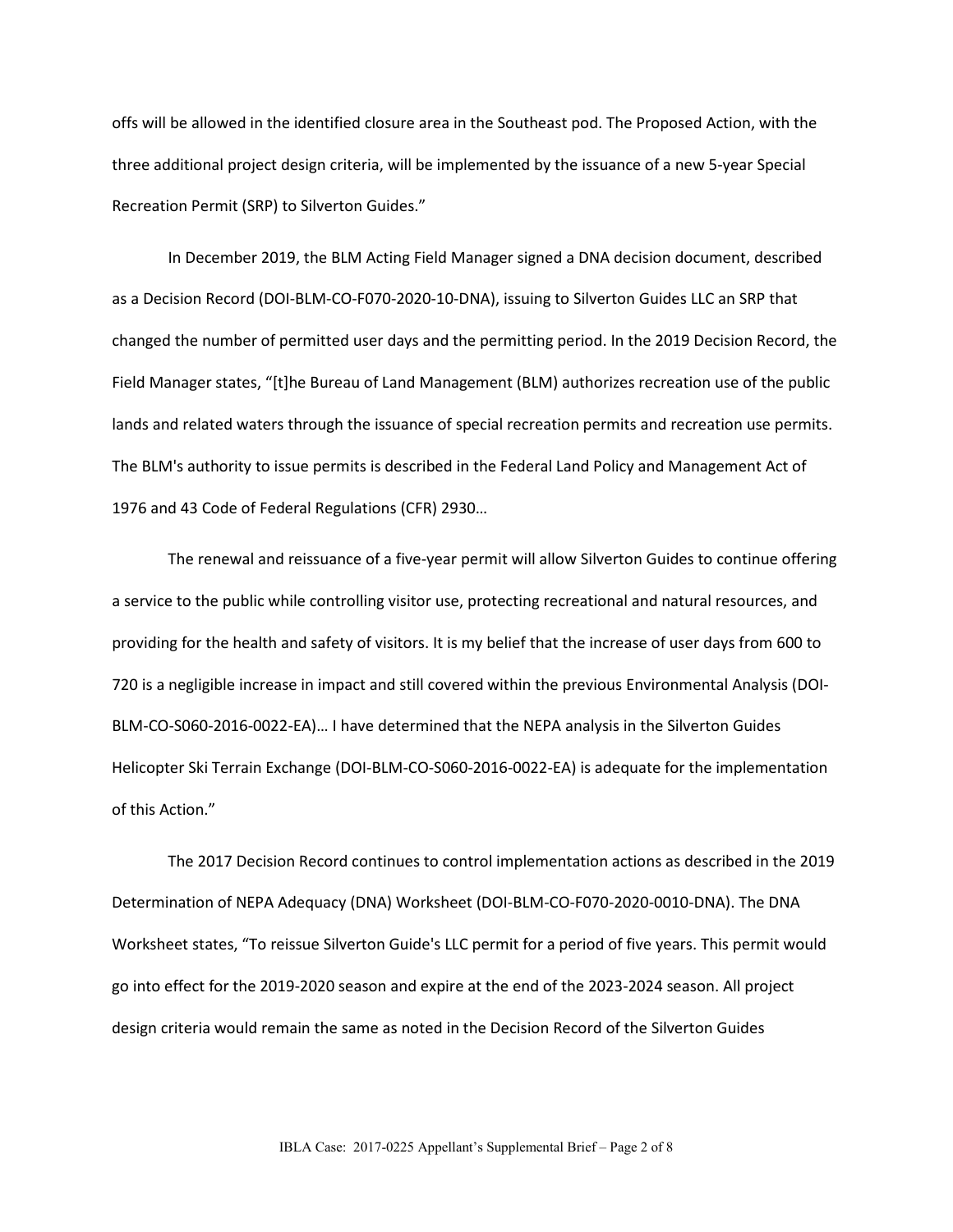Helicopter Ski Terrain Exchange (DOI-BLM-CO-S060-2016-0022-EA) with the following exceptions: 1. The annual user days will be increased from 600 to 720 users."

#### **(2) Circumstances that May Bear on the Resolution of the Appeal**

Prior to the 2022 IBLA Order, I have not received any communications from the BLM or Silverton Guides since the completion of the IBLA 2017-0335 briefings in 2017.

The 2019 DNA in part D.3 states, "[t]he existing analysis is valid as there is no substantially different information to inform a different analysis." The 2019 DNA part D.5 states, "[p]ublic involvement and interagency review for this action is adequate. No changes or additional mitigations are needed for this new proposed action that were not addressed as a result of public issues in the completed EA."

Concerning is that the Field Manager in the preparation of the 2019 DNA (1) did not acknowledge the IBLA 2017-0225 appeal as being unresolved, (2) a National Trails System Act program specialist was not consulted, and (3) a Finding of No Significant Impact was not prepared for the 2019 decision (see BLM NEPA H-1790-1 part 5.1).

The Acting Field Manager in 2019 signed a DNA decision document described as a Decision Record. The Acting Field Manager 2019 decision modified the SRP and did not rescind the 2017 NEPA decision that is the subject of this appeal. This conclusion that only the permit authorization is affected by the 2019 Decision Record is supported, in part, by omissions in the 2019 Decision Record document. The 2019 Decision Record does not review (1) Finding of No Significant Impact, (2) conformance with The Tres Rios Field Office Resource Management Plan, (3) public involvement and comments, (4) conformance with the National Trails System Act and MS 6280 Policy–Management of National Scenic and Historic Trails, and (5) protest and appeal opportunities (BLM NEPA Handbook H-1790-1 part 8.5.1).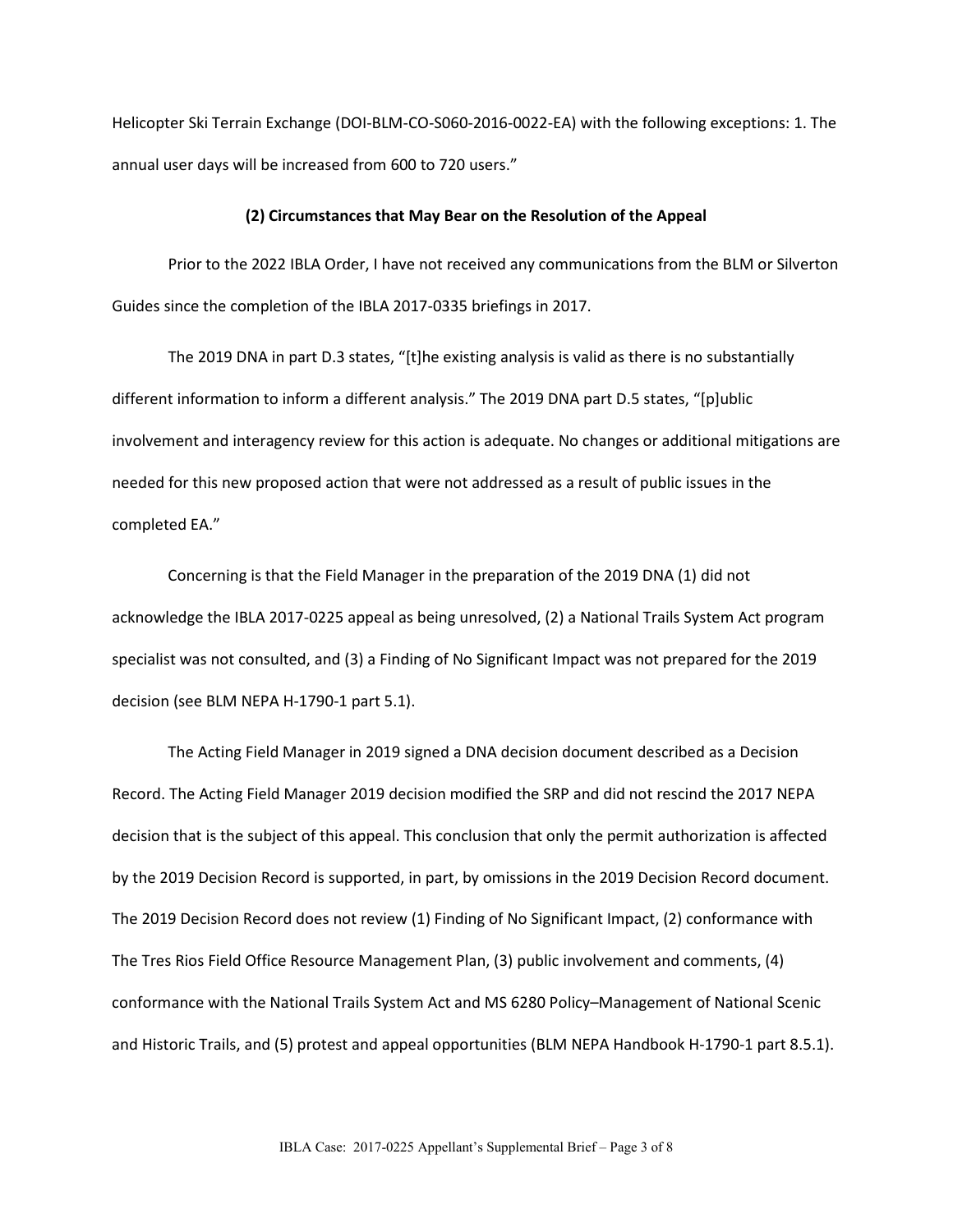There is inconsistency in how NEPA is applied to special uses. The BLM should clearly separate "approving a use" from "authorizing a use." In short, a NEPA decision "approves" an action/activity to take place on the landscape. Consistent with the "approving a use" decision, a special use authorization "authorizes" a specific entity to conduct the stated action/activity in a specific location on the landscape.

The BLM in the Supplemental Brief (SB) on page 4 states, "[s]ince the time this appeal was filed, BLM has received no reports or evidence of adverse impacts to the CDNST or area resources from Silverton Guides' operations, or any conflict between the heli-skiing services and other area recreational users, such as those users who might be traversing the CDNST" (BLM SB at 4).

The BLM fails to address monitoring concerns reviewed in the Appellant's Statement of Reasons at 16 and Appellant's Reply to BLM's Answer at 15. I describe in part that research demonstrates that, "[t]hose seeking a nonmotorized experience would not be expected to use the area once helicopter skiing is permitted."

Furthermore, the described reporting of adverse impacts does not address BLM policy requirements for monitoring of the conditions of National Trail resources, qualities, values, and associated settings and the primary use or uses of the trail on public lands or interests in lands; the effects of decision implementation; and in order to identify new and emerging issues (MS-6280 Section 1.6.3.e).

## **(3) Whether the Appeal is Moot**

The appeal of the 2017 Decision Record and Environmental Assessment is not moot. The BLM did not supplant the 2017 NEPA decision of issue. The 2017 NEPA Decision Record was not withdrawn and this decision continues to direct and constrain aspects of the 2019 DR implementation actions. The 2019 Decision Record did not modify the Silverton Guides Helicopter Ski Terrain Exchange Environmental Assessment (DOI-BLM-CO-S060-2016-0022-EA). The BLM's 2019 DR merely authorizes a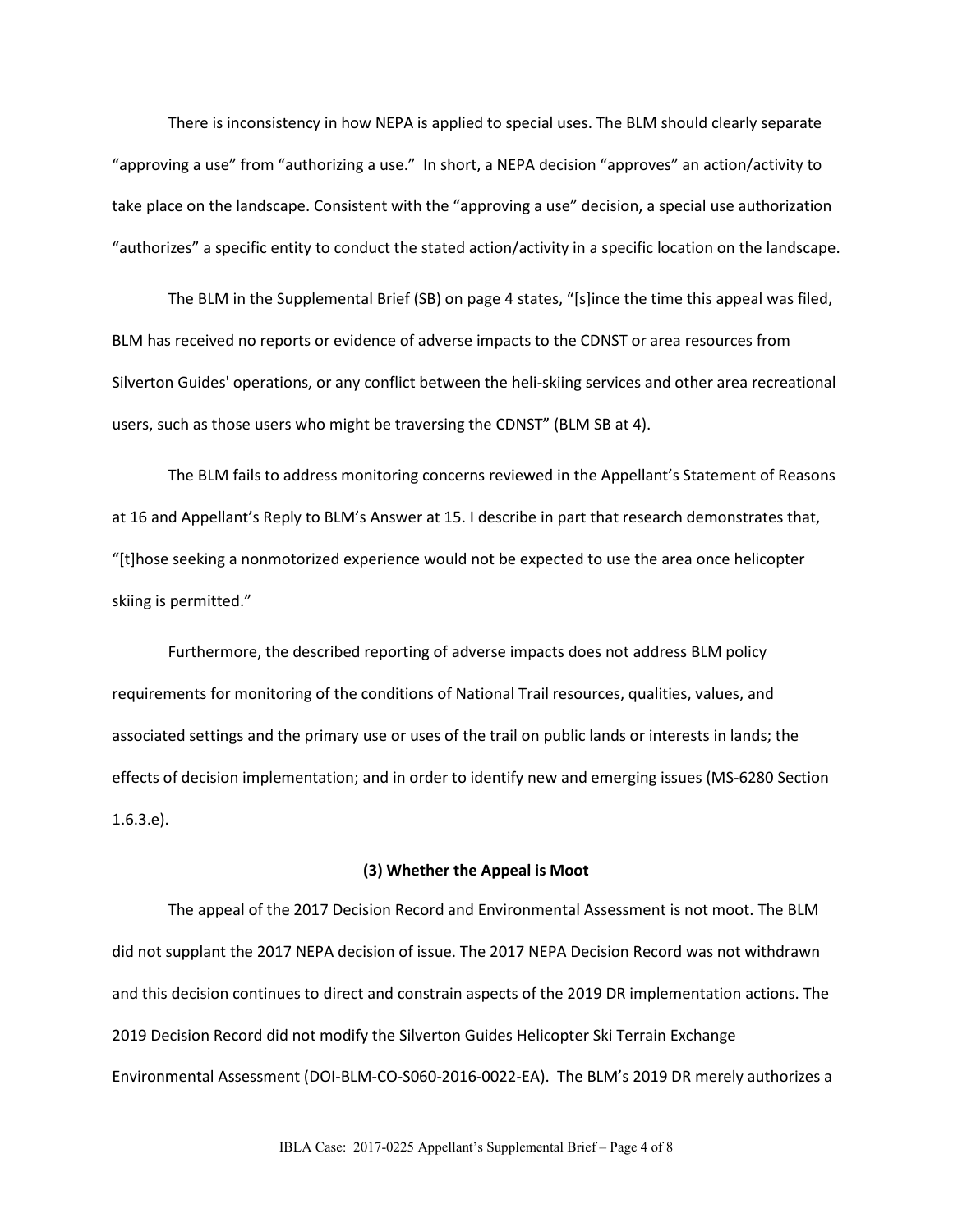number of SRP Annual User Days to be issued to the permittee over an extended permit period.

In 2019, the BLM did not prepare a new Decision Record for the Environmental Assessment (DOI-BLM-CO-S060-2016-0022-EA). The Silverton Guides LLC SRP (CO-160-03-20-007) on page 1 states, "[p]ermission is hereby granted to Silverton Guides LLC, for "commercial recreational'' use of public lands administered by the Bureau of Land Management (BLM) Gunnison Field Office in connection with guided helicopter and backcountry skiing on BLM public lands within the Silverton Special Recreation Management Area in the following areas and under the following terms as defined by the Record Of Decision signed on May 03, 2017 for the Silverton Guides Helicopter Ski terrain Exchange Environmental Assessment (DOI-BLM-CO-S060-2016-0022-EA) with the addition of 120 user days as per the Decision Record (DOI-BLM-CO-F070-2020-10-DNA)" (see BLM SB, Exhibit B).

The BLM asserts in the Supplement Brief on page 2 that, "the activities conducted under the SRP have had no adverse impacts on the Continental Divide National Scenic Trail, or to resources or other recreational users along it." This statement is unsubstantiated. There is no documentation that is associated with a National Scenic Trail monitoring program which demonstrates that permitted activities have not substantially interfered with the nature and purposes<sup>[1](#page-4-0)</sup> of the CDNST.

The BLM fails to recognize and provide for the conservation and preservation purposes of the Continental Divide National Scenic Trail.<sup>[2](#page-4-1)</sup> I describe in the Statement of Reasons for this appeal,

<span id="page-4-0"></span><sup>&</sup>lt;sup>1</sup> Nature and Purposes - "The term used to describe the character, characteristics, and congressional intent for a designated National Trail, including the resources, qualities, values, and associated settings of the areas through which such trails may pass; the primary use or uses of a National Trail; and activities promoting the preservation of, public access to, travel within, and enjoyment and appreciation of National Trails." (BLM MS-6280)

<span id="page-4-1"></span><sup>&</sup>lt;sup>2</sup> 16 U.S.C. §§ 1242(a)(2), 1244(f)(1); E.O. 13195 – Trails for America in the 21st Century – Federal agencies will ... protect, connect, promote, and assist trails of all types throughout the United States. This will be accomplished by: ... (b) Protecting the trail corridors associated with national scenic trails...to the degrees necessary to ensure that the values for which each trail was established remain intact.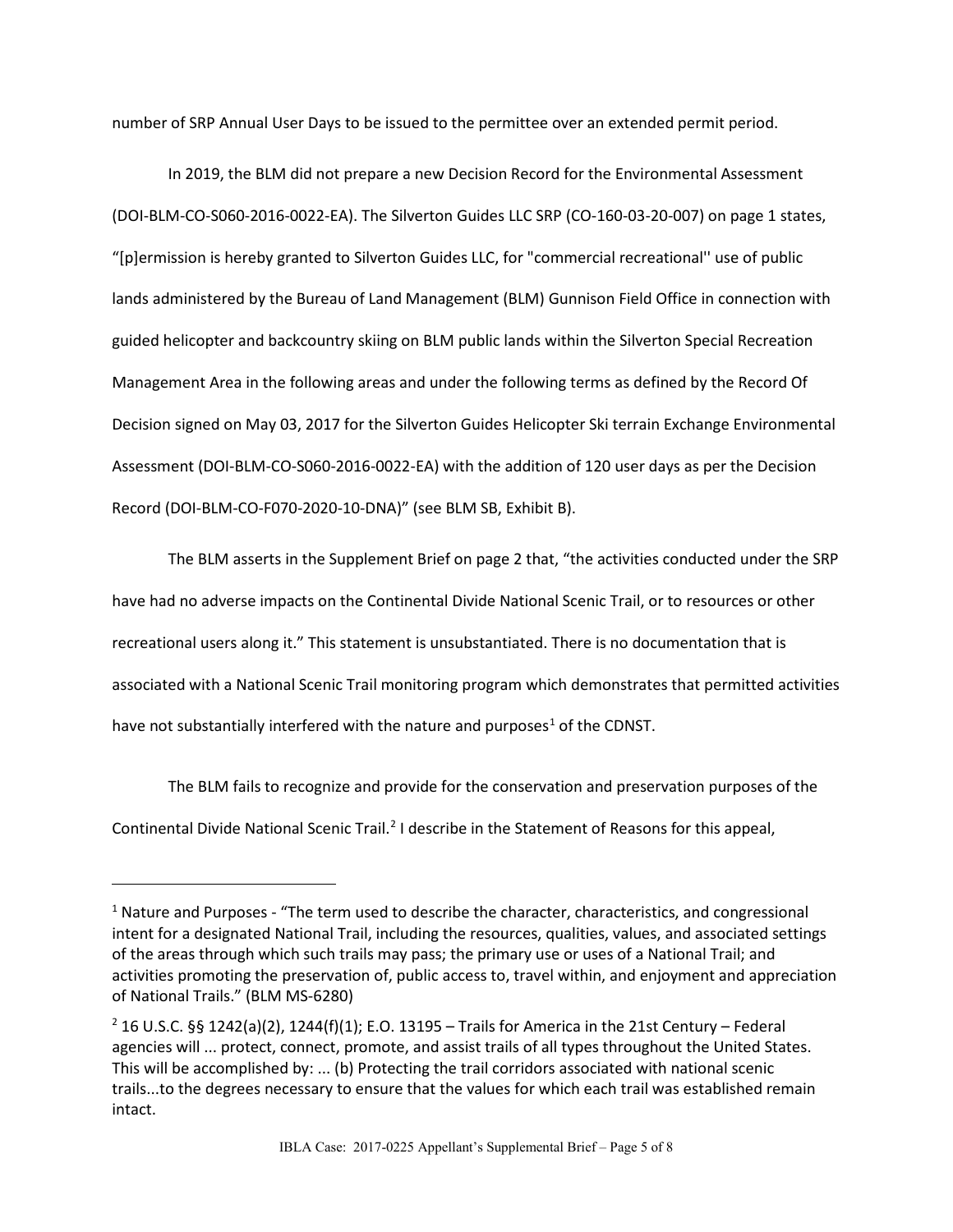"Management actions allowed by this [2017] decision are inconsistent with the requirements of the National Trails System Act (NTSA) as implemented through the BLM National Trails Directive MS-6280, the Continental Divide National Scenic Trail (CDNST) Comprehensive Plan, and related regulations. Furthermore, planning steps that led to this decision are inconsistent with some of the National Environmental Policy Act (NEPA) analysis and disclosure requirements" (SOR at 2).

The BLM did not conduct an analysis to determine if the permitted activities substantially interfere with the nature and purposes of the CDNST. As reviewed in Draft EA comments, BLM Manual 6280 states, "The BLM may not permit proposed uses along National Trails which will substantially interfere with the nature and purposes of the trail, and the BLM shall make efforts, to the extent practicable, to avoid authorizing activities that are incompatible with the purposes for which such trails were established" (MS-6280, Sec. 5.3 A.2.).

#### **(4) Evading Board Review**

Past actions are capable of repetition yet evading review. The BLM SB on page 4 states, "[i]f an event occurs while a case is pending on appeal that makes it impossible for the court to grant any effectual relief whatever to a prevailing party, the appeal must be dismissed as moot." This situation is not applicable to this appeal.

Relief sought in this appeal would protect the nature and purposes of the CDNST corridor from degradation. The existing Special Recreation Permit authorizations could be modified to add an additional project design criteria to address the relief sought: "No-Landing-Zones/No-Fly-Zone and skier drop-offs are allowed for (1) the area that is within one-half mile of the established CDNST route (trail path), and (2) the area that is within the Maggie Gulch/Minnie Gulch pod." A means for addressing this relief is through the Annual Operating Authorization. The SRP states, "Multi-Year Permits: A multi-year permit is not valid unless accompanied by a current Annual Operating Authorization" (see BLM SB,